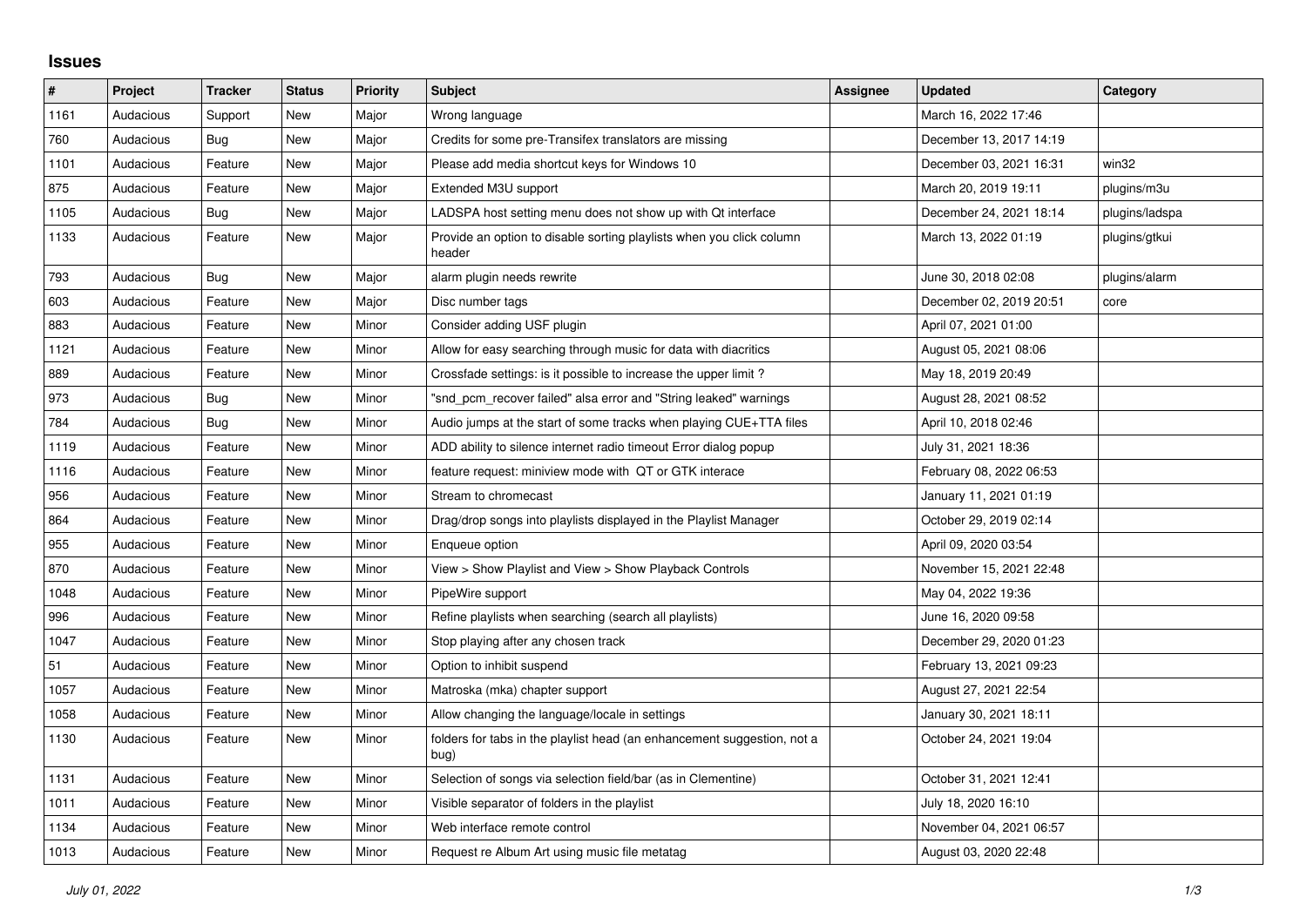| #    | Project   | <b>Tracker</b> | <b>Status</b> | <b>Priority</b> | Subject                                                                                                                                   | <b>Assignee</b> | <b>Updated</b>                      | Category            |
|------|-----------|----------------|---------------|-----------------|-------------------------------------------------------------------------------------------------------------------------------------------|-----------------|-------------------------------------|---------------------|
| 1066 | Audacious | Feature        | New           | Minor           | Allow Equalizer window to be resized.                                                                                                     |                 | February 11, 2021 10:05             |                     |
| 1067 | Audacious | Feature        | New           | Minor           | Equalizer adjustments are coarse.                                                                                                         |                 | February 11, 2021 10:09             |                     |
| 1071 | Audacious | Feature        | New           | Minor           | Linkage could be improved for packagers.                                                                                                  |                 | March 31, 2021 00:32                |                     |
| 1145 | Audacious | Support        | New           | Minor           | I started to code, I need m-tags support for audacious to tag files<br>witthout tags, and all I need is a (link to a) good documentation* |                 | February 25, 2022 05:01             |                     |
| 196  | Audacious | Bug            | New           | Minor           | Wrong channel map when doing surround playback                                                                                            |                 | April 13, 2021 03:48                |                     |
| 1091 | Audacious | Feature        | New           | Minor           | Built-in lyrics support                                                                                                                   |                 | April 28, 2021 18:24                |                     |
| 1092 | Audacious | Feature        | New           | Minor           | Reread metadata on play option                                                                                                            |                 | April 30, 2021 03:35                |                     |
| 1148 | Audacious | Feature        | New           | Minor           | Save the dimensions of the open-file dialogue window                                                                                      |                 | January 18, 2022 14:43              |                     |
| 1151 | Audacious | Feature        | New           | Minor           | Load balance XSPF tracks with multiple location URIs                                                                                      |                 | January 28, 2022 19:10              |                     |
| 1093 | Audacious | Feature        | New           | Minor           | Make the Song Dialog (Qt) window wider by default                                                                                         |                 | May 17, 2021 15:36                  |                     |
| 1095 | Audacious | Feature        | New           | Minor           | Ctrl + $Z$ / R to undo / redo changes to playlist                                                                                         |                 | May 07, 2021 18:42                  |                     |
| 1099 | Audacious | Feature        | New           | Minor           | Per-track ReplayGain shouldn't be enabled by default                                                                                      |                 | May 09, 2021 13:41                  |                     |
| 1096 | Audacious | Feature        | New           | Minor           | Calculate and show selection stats in the status bar                                                                                      |                 | May 10, 2021 03:06                  |                     |
| 1097 | Audacious | Feature        | New           | Minor           | Replace the volume button with a horizontal scale                                                                                         |                 | May 17, 2021 00:21                  |                     |
| 873  | Audacious | Feature        | New           | Minor           | Optionally make "previous track" restart current track                                                                                    |                 | June 08, 2021 22:55                 |                     |
| 1154 | Audacious | Support        | New           | Minor           | Playlist column Headers                                                                                                                   |                 | March 06, 2022 16:06                |                     |
| 1160 | Audacious | Feature        | New           | Minor           | Ogg Opus support for streams                                                                                                              |                 | March 11, 2022 18:09                |                     |
| 1164 | Audacious | Support        | New           | Minor           | Wheel mouse on tray icon do not change volume / context windows do<br>not appear (with cover)                                             |                 | March 19, 2022 13:17                |                     |
| 1170 | Audacious | Feature        | New           | Minor           | Playback mode button                                                                                                                      |                 | April 22, 2022 16:01                |                     |
| 500  | Audacious | Feature        | New           | Minor           | fullscreen album art                                                                                                                      |                 | April 08, 2020 19:17                |                     |
| 882  | Audacious | Feature        | New           | Minor           | Consider adding vgmstream plugin                                                                                                          |                 | April 07, 2021 00:47                |                     |
| 899  | Audacious | Feature        | New           | Minor           | Album art (cover) as an additional columun in Qt version                                                                                  |                 | August 28, 2019 10:20               |                     |
| 907  | Audacious | Feature        | New           | Minor           | QtNetwork-based HTTP client                                                                                                               |                 | October 26, 2019 13:41              |                     |
| 908  | Audacious | Feature        | New           | Minor           | Use QtXml instead of libxml2                                                                                                              |                 | October 26, 2019 14:21              |                     |
| 924  | Audacious | Feature        | New           | Minor           | Option to replace playlist contents by drag and drop                                                                                      |                 | December 02, 2019 20:15             |                     |
| 918  | Audacious | Feature        | New           | Minor           | Replace libguess with libuchardet                                                                                                         |                 | November 19, 2019 05:50             |                     |
| 987  | Audacious | Feature        | New           | Minor           | Closing of Search Library tool by same method as opening it                                                                               |                 | May 13, 2020 00:15                  |                     |
| 995  | Audacious | Feature        | New           | Minor           | Add star rating to songs                                                                                                                  |                 | June 16, 2020 09:56                 |                     |
| 859  | Audacious | Bug            | New           | Minor           | wsz skins cannot be used on Windows                                                                                                       |                 | January 01, 2020 02:48              | win32               |
| 969  | Audacious | Feature        | New           | Minor           | streamtuner plugin: Please add column-sortability, or at least sort<br>alphabetically by 1st column                                       |                 | June 16, 2020 09:54                 | plugins/streamtuner |
| 975  | Audacious | Bug            | New           | Minor           | Segfault/leak on exit with streamtuner enabled                                                                                            |                 | Ariadne Conill   May 01, 2020 00:17 | plugins/streamtuner |